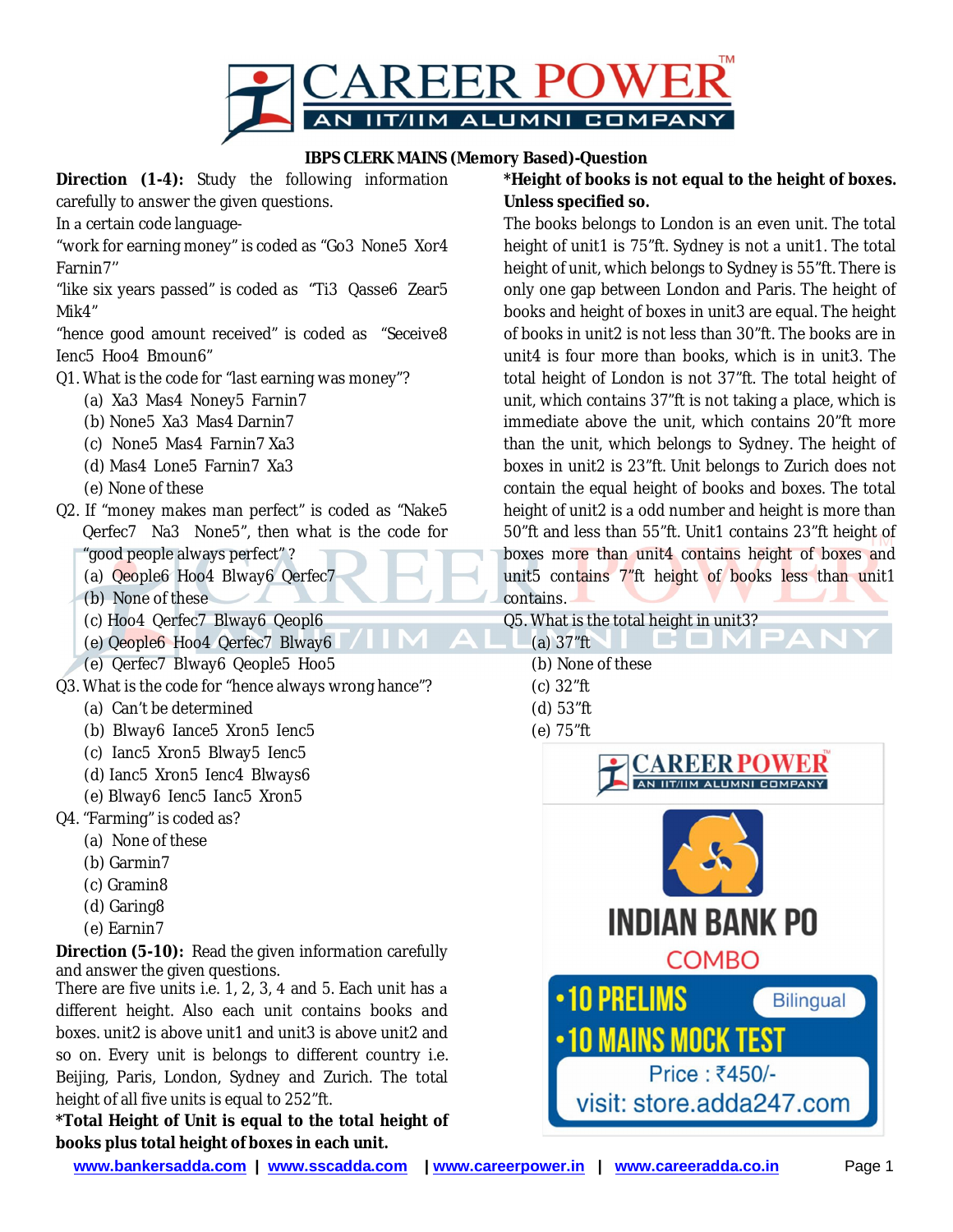Q6. Unit3 belongs to which country?

- (a) Paris
- (b) Zurich
- (c) Sydney
- (d) Beijing
- (e) London
- Q7. If 'Sydney' is related to 37"ft in the same way as 'Beijing' is related to 53"ft.Which of the following is 'Paris' related to, following the same pattern? (a) 53"ft
	- (b) 37"ft
	- (c) 75"ft
	- (d) None of these
	- (e) 32"ft
- Q8. Four of the following five are alike in a certain way and hence they form a group. Which one of the following does not belong to that group?
	- (a) Sydney
	- (b) 32"ft
	- (c) 75"ft
	- (d) Paris
	- (e) Beijing
- Q9. What is the height of box in unit 4?
	- (a)23'ft
	- (b) 17"ft (c) 27"ft
	- (d) 40"ft
	- (e) 20"ft

Q10. Which unit contains 30"ft book?

- (a) None of these
- (b) Unit2
- (c) Unit3
- (d) Unit1
- (e) Unit5

**Direction (11-15):** Read the given information carefully and answer the given questions.

There are eight persons  $A$ ,  $B$ ,  $C$ ,  $D$ ,  $E$ ,  $F$ ,  $G$  and  $F$  are sitting around a circular table. All of them are facing the center, but not necessarily in the same order.

B sits third to the left of H. There are only one person sits between H and H's husband. G is the husband of A. D sits immediate left of B. C sits third right of A, but C is not immediate neighbor of H's husband. There are three person's sits between  $A$  and her husband.  $C$  is the spouse of F. B's spouse does not sits immediate right of A's husband.

Q11. Who sits second right of F?

- $(a) E$
- (b) None of these
- $(c)$  D
- (d) G's wife

 $(e)$  B

- Q12. How many person sits between E's wife and G's wife?
	- (a) None
	- (b) Two
	- (c) One
	- (d) Three
	- (e) Five
- Q13. Four of the following five are alike in a certain way and hence they form a group. Which one of the following does not belong to that group?
	- (a)
	- $(b)$  H
	- $(c)$  B
	- (d)
	- $(e)$  A
- Q14. Who sits immediate left of H's husband?
	- (a) C's spouse
	- (b)
	- (c) None of these
	- (d)
	- (e) B's spouse
- Q15. If C is related to B in the same way as E's wife is related to A's husband. Which of the following is 'G's wife' related to, following the same pattern?

COMPAN

(a)  $(b) F$ 

IT/IIM A

 $\bigcap$  (c) D (d) H's husband

## (e) None of these

**Directions (16-19):** Each of the questions below consists of a question and three statements numbered I, II and III given below it. You have to decide whether the data provided in the statements are sufficient to answer the question.

- (a) If statement II and III are sufficient to answer the question, but statement I alone is not sufficient to answer the question.
- (b) If all the statements I, II and III taken together are not sufficient to answer the questions.
- (c) If statements I and II is sufficient to answer the question, but statement III is not sufficient to answer the question.
- (d) If all the statements I, II and III taken together are sufficient to answer the questions.
- (e) If statement  and III are sufficient to answer the question, but statement II alone is not sufficient to answer the question.
- Q16. Who among A, B, C, D, E and F is the tallest?
	- **I.** Only two of them are taller than C. **II. D** is shorter than F.
	- **III.** C is taller than A, but shorter than F and B.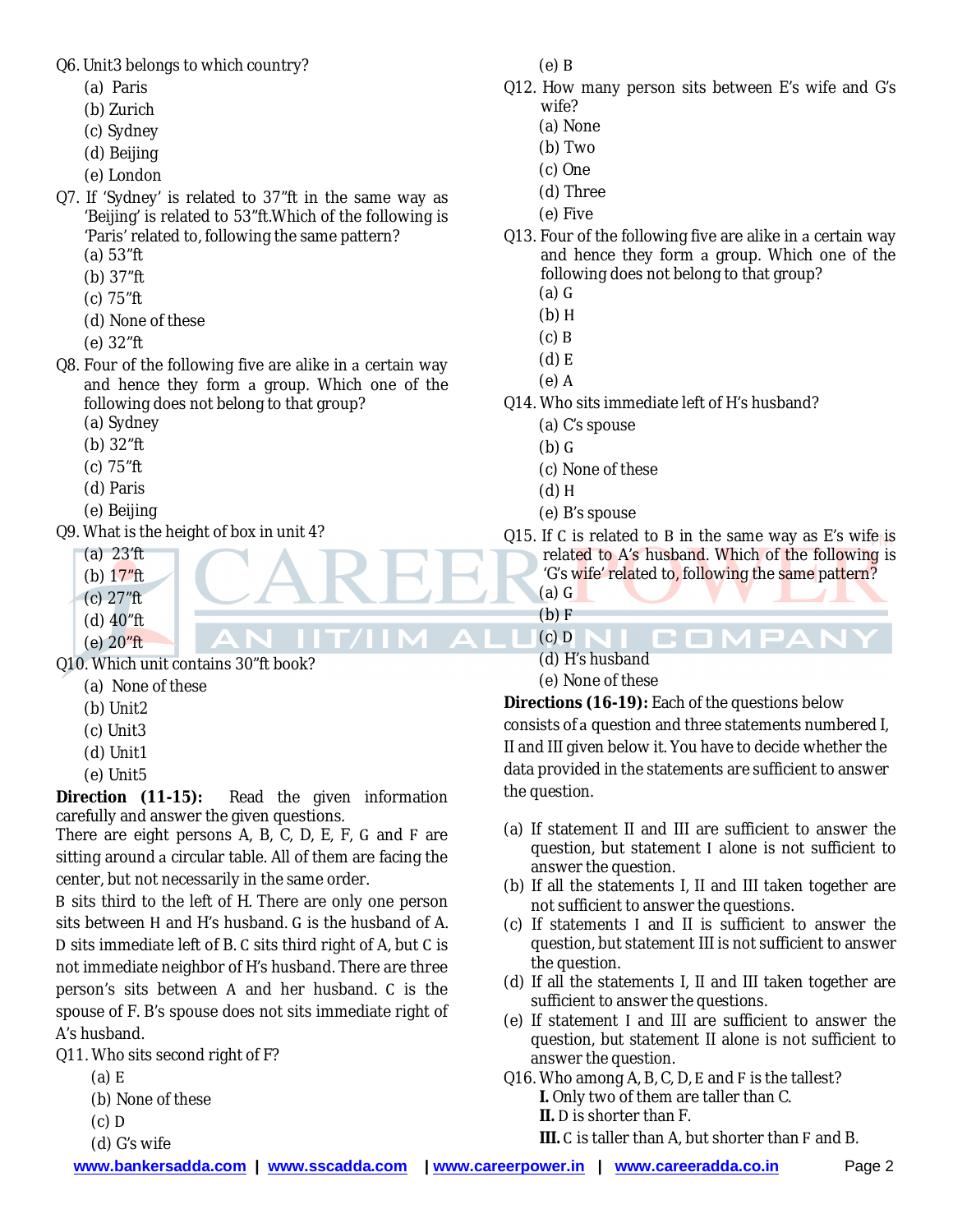Q17. How is M related to O?

I. I is the sister of K, who is the son of M. L is the brother of M.

II. L is the brother of M. M is the son of Q.

III. M is the son of R, who is the husband of Q. R is the brother of O.

Q18. Who amongst  $S$ ,  $T$ ,  $U$ ,  $V$ ,  $W$  and  $X$  is the tallest person?

**I.** X is taller than W but smaller than U. U is smaller than T.

**II.** U is taller than S and W but smaller than T. T is not the tallest person

**III.** V is taller than T and U. W is not the smallest person.

 $Q19.$  In which direction point D with respect to point M?

**I.** Point M is towards west of point E, who is the north-west of point P.

II. Point P is to the east of point S. Point M is the north of point S.

**III.** Point C is the west of point D. Point D is the west of point S.

- Q20. "We have formulated a 10 point programme to curb molestation cases against woman and we are confident of restricting the eve-teasing cases with the help of our sincere cops"- Director General of Police of city 'X'.
	- Which of the following, if true, would weaken the statement?
	- (a) City 'X' is known among those cities where they are least crime records.
	- (b)City 'X' is the most populated city in the world.
	- (c)On several occasions women have complained against police cops and have charged them of indulging in eve-teasing.
	- (d) Literacy rate of city 'X' is the highest amongst all cities.
	- (e) Many NGOs are cooperating with the police forces in ensuring a peaceful life in city 'X'.

**Direction (21-25):** Read the given information carefully and answer the given questions.

Two buses A and B starts their journey from same depot but not necessary in the same order. Bus A starts moving  $6 \text{ km}$  towards north direction to point  $P$  then take a right turn and move 18km to reach point R, then take a left turn and move 12km to reach point S. Point P,  $Q$  and R lies in a same line. Distance between P and  $Q$  is half of the distance between point  $Q$  and  $R$ . Bus  $B$  starts to move toward west  $2km$  more than point  $Q$  and  $R$ from depot and reach point W. than take a right turn and walk 18km to reach point  $U$ .  $U$ ,  $V$  and  $W$  lies in the same line as distance of  $V$  and  $W$  is double of the distance between  $U$  and  $V$ . from point  $U$  bus  $B$  take a

right turn and reach point S. Point T lies between U and S in exact midway.

- Q21. What is the total distance between U and S?
	- (a) 29km
	- (b) 32km
	- (c) 36km
	- (d) 30km
	- (e) 28km



Q22. In which direction is point T with respect to point

- W?
- (a) North
- (b) South
- (c) North West
- (d) North East
- (e) South West.
- Q23. A boy want to go depot and starts walking toward north from Point W after reaching point V he suddenly realize that he is going to wrong direction. So what is the shortest route from point V to bus Depot?
	- (a) Back to point W then go to depot from there.
	- $(b)$  From point V he should going to east direction 14km than move toward south and reach depot.
	- (c) From point V going towards north to reach point U from there, he should reach point S than point R than P than depot.
	- (d) Both (a) and (b)
	- (e) Can't determine.
- Q24. What is the distance between T and S?
	- (a) 14km
	- (b) 12km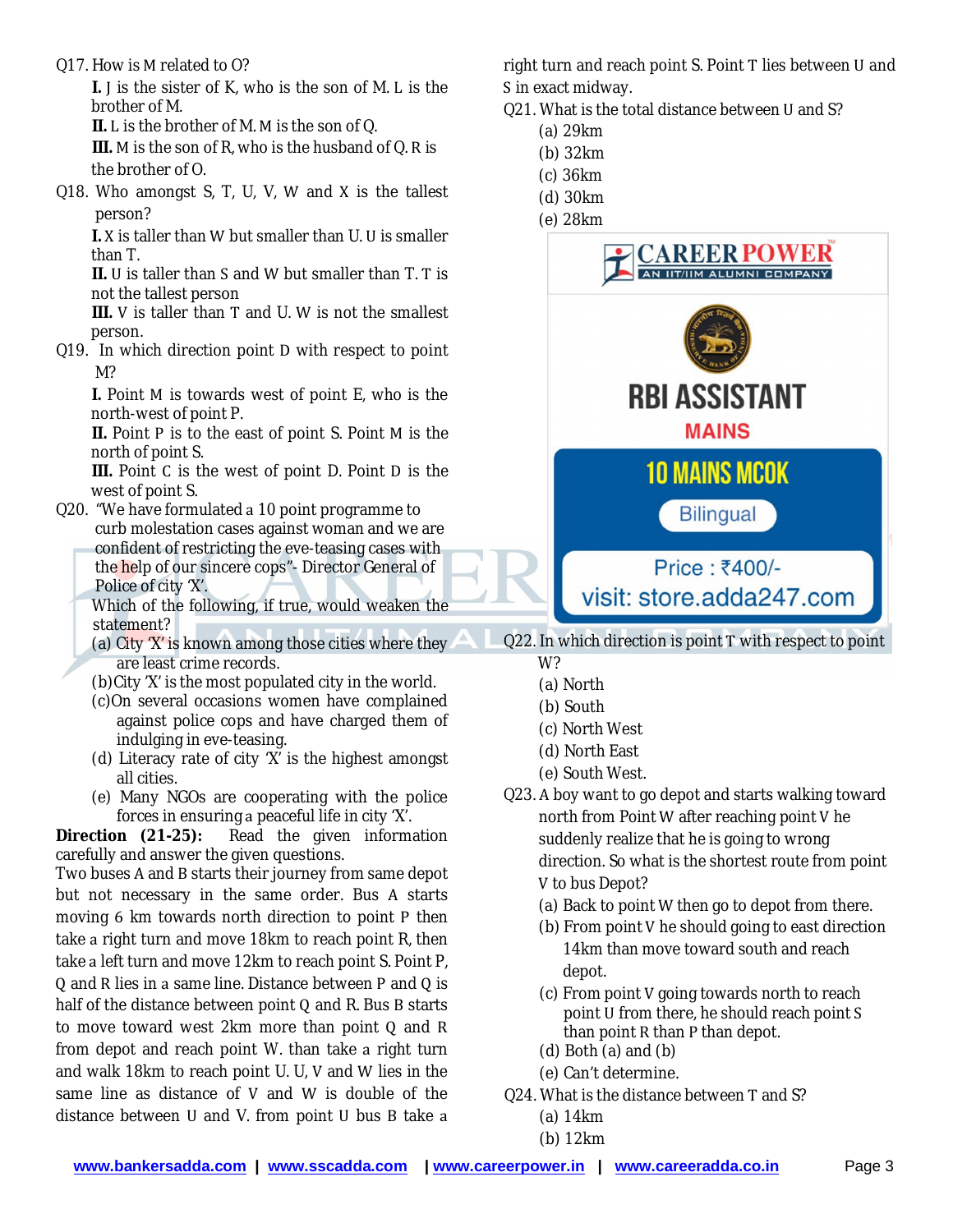- (c) 16km
- (d) 18km
- (e) 6km
- Q25. Bus A is moving in which direction currently?
	- (a) West
	- (b) North-east
	- (c) South
	- (d) North
	- (e) East
- Q26. A government survey released today shows that 80% of the people who fly are satisfied with the service they receive from the airlines in this country . Three interviewers stood outside a major airport and asked people leaving the terminal, "Do you have any complaints about the flight you just got off?" Only 20 percent responded "yes!"

Which of the following, if true, would most **undermine** the conclusion of the argument above?

- (a) Sixty percent of the people coming out of the airline terminal were not people who had just gotten off a flight.
- (b) One percent of the people approached by the interviewers refused to respond to their inquiries.
- (c) The interviewers began their inquiry just after passengers were discharged from a flight that was 40 minutes late.
- (d) The interviewers were able to speak to only 70 percent of the people leaving the terminal, but those people were selected at random.
- (e) For six months following the day of the interviews, no official complaints were filled by any passenger with the Federal agency that regulated the airlines.

**Direction (27-32):** Read the given information carefully and answer the given questions.

There are seven persons in a family namely  $A$ ,  $B$ ,  $C$ ,  $D$ ,  $E$ , F and G. All of them related with each other in a order. Also each person has a different age. The information is given as-

A is older than B but younger than E. The third oldest person in the family is 38 year old. B is the sister of A.C is the father of A. The third youngest person of the family is 35 year old. G is the oldest person of the family. B is the niece of F. E is older than B. F is the husband of E. G and D are married couple. C's mother is 69 year old. C is younger than F. Oldest person of the family is male member.

- Q27. If total age of D and B is 75 year, then what is age of B?
	- (a)  $40$  year
- (b) 37 year
- $(c)$  6 year
- (d) None of these
- (e) 10 year
- Q28. How is D related to A?
	- (a) Grandfather
	- (b) Mother
	- (c) Can't be determined
	- (d) Grandmother
	- (e) Father
- Q29. Who among the following person is 35 year old?
	- $(a)$  A
	- $(b)$  E
	- $(c) F$
	- $(d)$   $C$
	- $(e)$  D
- Q30. How many person are older than A?
	- (a) Six
	- (b) Four
	- (c) None of these
	- (d) Three
	- (e) Five
- Q31. What is possible age of C?
	- (a) 52 year
	- (b)  $39$  year
	- (c) 37 year
	- (d) 29 year
	- (e) None of these
- Q32. What is the possible age of oldest person of the family?

COMPAN

- (a) 74 year
- (b) 68 year
- (c) 62 year
- (d) 80 year
- (e) Both  $(a)$  and  $(d)$
- Q33. **Statement** The annual requirement of blood in our country is 6 million units whereas the generation is only 3.5 million units per annum at present. **Courses of action**

**I.**Blood donors should be attracted by telling them how the act of donating blood would improve their health.

**II.** Blood donors should be attracted by providing them monetary incentives.

**III.** More and more private blood banks should be encouraged.

- (a) Either I or II follows
- $(b)$  I and II follow
- (c) II and III follow

**TM**